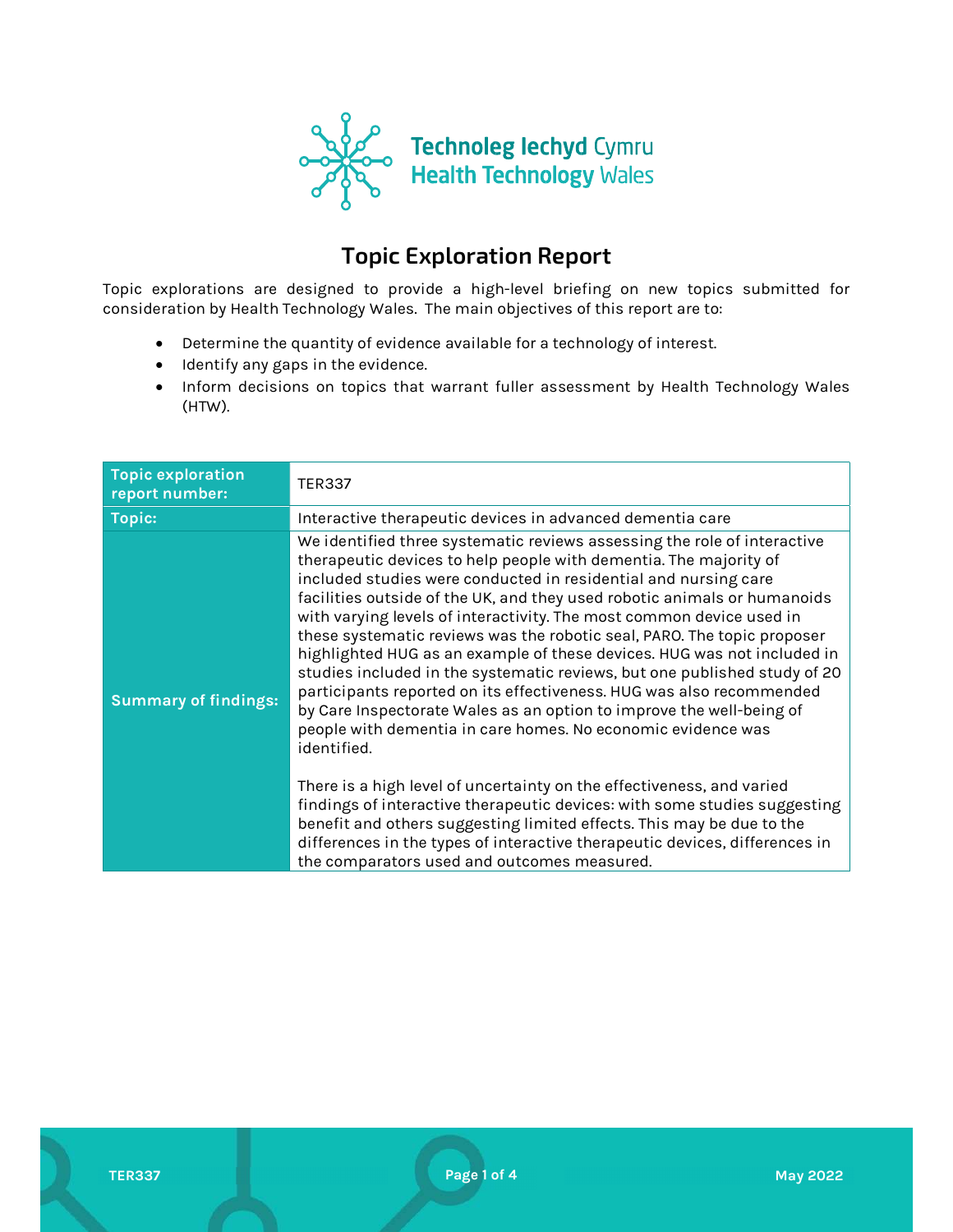#### Introduction and aims

People living with advanced dementia can become anxious and agitated. These behaviours can be difficult to respond to and may go unmanaged unless they become severe. Medication can be used to manage anxiety and agitation. However, medication can have negative side effects, including drowsiness that is associated with falls. Interactive therapeutic devices may provide benefit for people living with advanced dementia and be more aligned with person-centred care. The topic proposer highlighted HUG, which has been developed at Cardiff Metropolitan University. HUG is a soft, comforting object, which contains a simulated beating heart and programmable electronics that can play a personalised playlist of favourite songs and sounds. Its weighted arms produce the sensation of a human embrace and the soft form of the body shape is designed to trigger the emotional memories of nursing a small child.

Health Technology Wales researchers searched for evidence on interactive therapeutic devices, including HUG, for use in people with dementia.

#### Evidence overview

#### Guidance and health technology assessment

In 2020, Care Inspectorate Wales published a national review of care homes for people living with dementia, based on findings from inspection visits (Care Inspectorate Wales, 2020). They report that care providers highlighted the use of electronic pets, toys, and dolls and suggest that their use can have positive impacts on well-being by improving mood and focus.

#### Secondary evidence

We identified three systematic reviews assessing the role of interactive therapeutic devices, including robotic animals or humanoids, for the management of dementia symptoms.

A systematic review by Lihui et al (2019) included 11 randomised controlled trials (RCTs). These trials included 1,042 participants, of which, 80% were diagnosed with dementia or cognitive impairment. PARO, a robotic seal, which senses touch, changes position, and mimics baby seal vocalisations and physical movement, was the most commonly used robot. Studies also used a robotic dog (AIBO), two humanoid communication robots (one of which was called NAO) or two health care robots (IrobiQ and Cafero). Seven of the 11 RCTs involved a control group who received usual care or standard treatment without robots or pets, one study used reading activities as a control condition, one study used a similar toy as an active control, and two studies used live dog visits.

Nine of the RCTs in Lihui et al (2019) were included in the meta-analysis; there were no significant differences in treatment using social robots for agitation, neuropsychiatric symptoms, anxiety, depressive symptoms, apathy, cognitive level, or quality of life. Several outcomes were not suitable for inclusion in the meta-analysis and were presented as a narrative review. The authors report that for these outcomes, interacting with social robots improves engagement and communication, as well as reduces loneliness, stress responses, and medication use in older adults with dementia.

Another meta-analysis by Abbott et al (2019) included 10 qualitative studies, two mixed methods studies and seven RCTs, covering more than 800 participants with dementia in residential care. The majority reported on the impact of PARO, two on robotic cats (JustoCat and NeCoRo), one on the robotic dog AIBO, and one on a robotic teddy bear (CuDDler). Interactions with robopets were described as having a positive impact on aspects of well-being including loneliness, depression and quality of life by residents and staff in qualitative findings, although meta-analyses suggest there was no statistically significant difference for these outcomes using data from the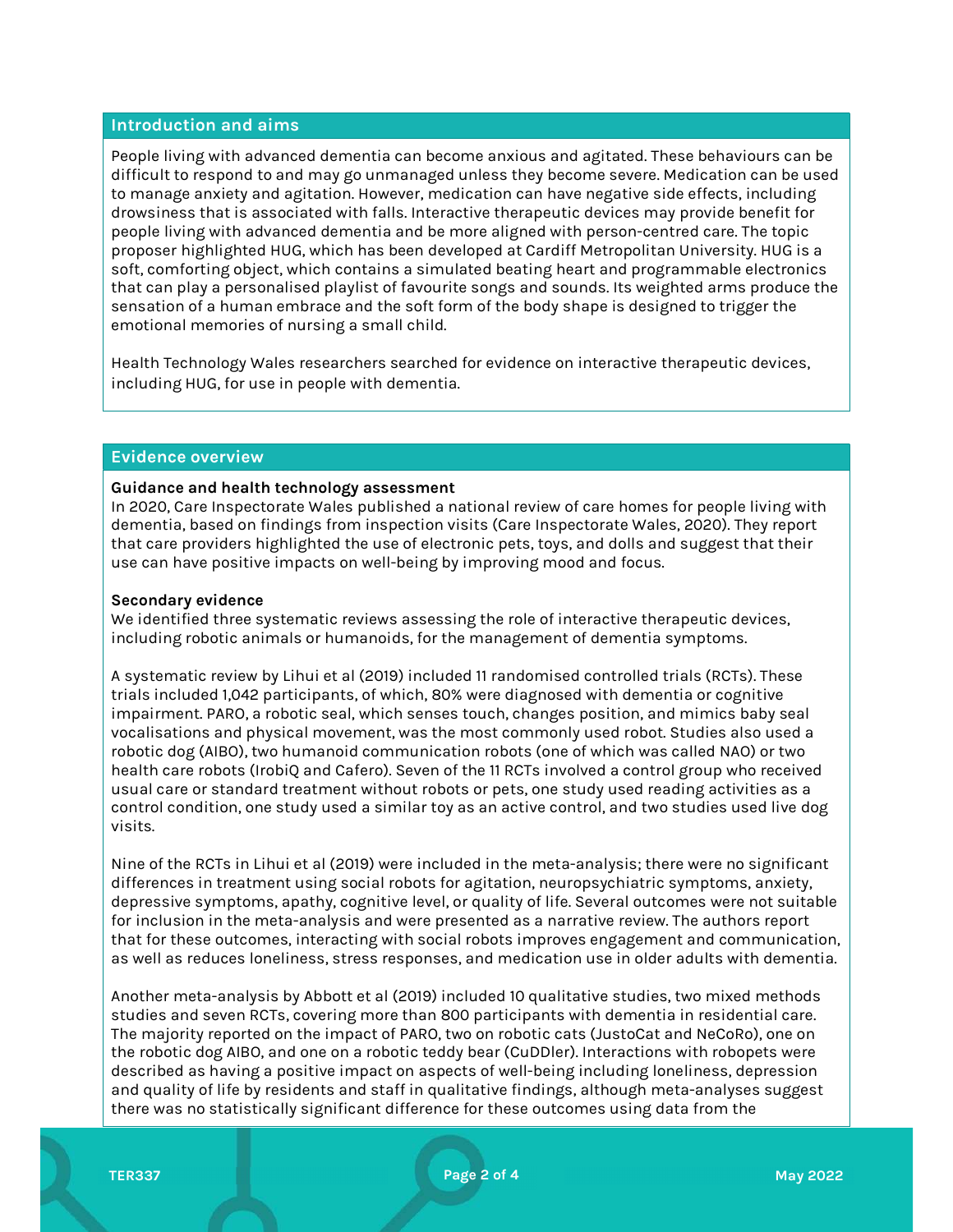quantitative studies. Meta-analysis did show evidence of a significant reduction in agitation with PARO compared to control (standardised mean difference: −0.32, 95% confidence interval: −0.61 to −0.04, p = 0.03).

Riches et al (2021) conducted a systematic review and qualitative synthesis and included 12 studies of 1,126 adults with dementia. PARO, was the most used robot overall, featuring in seven studies. Humanoid robots, including some which could be personalised by programming games and music, and had facial expression recognition features, were used in four studies (NAO, Matilda, Betty, Sophie and Jack), and a robotic cat (NeCoRo) was used in one study. Eight of the 12 studies found positive indicators of engagement. Several studies indicated that engagement with a robot is comparable to engagement with a human, a real animal or a toy. In the studies which used PARO, behavioural, social, verbal, and visual engagement with the robot increased. Pleasure during playing games and music with robots, interaction with robots, and interaction with staff or residents significantly improved in diversion therapy delivered by the two humanoids Sophie and Jack.

### Primary evidence

The HUG device was not included in any studies included in systematic reviews above. However, we identified one uncontrolled before-and-after study evaluating the effectiveness of the HUG device published since these reviews (Treadaway, Pool and Johnson. 2020). The study recruited 20 care home residents and 20 hospital patients with dementia: data for care home residents are reported here. Measures of cognitive and functional activity were assessed using a modified version of the Pool Activity Level (PAL) instrument. Scores from PAL allowed staff to assign one of four ability or activity levels to residents at the care home, and also provided an overall score from the total of the values in each of the nine PAL domains.

The evaluation found that six residents improved by one activity level after three months, and a further three residents improved by overall score but did not change level at this time point. At six months, five residents improved by one activity level and one additional resident improved by overall score. Seven residents decreased in score and two did not change over this period. Findings from the adapted Bradford Wellbeing Profile also indicate that wellbeing improved for 87% of residents who had a HUG for six months. The study notes that improvements in residents' posture were observed by care staff when cuddling a HUG, although it is unclear how this was measured within the study. The absence of a control group means it is difficult to assess whether this group would have had less favourable outcomes over this period in the absence of a HUG device.

#### Areas of uncertainty

Whilst some of the studies included in the systematic reviews were RCTs, they usually consisted of small sample sizes and the authors of the systematic reviews report that they are often of low methodological certainty. There was also variability in comparators and outcomes measures in studies, which may be the reason for mixed findings. A range of devices of varying complexity are included within the studies, and it is unclear whether any of these devices confer particular benefits or whether the findings can be generalisable across devices. Finally, we did not identify any economic evidence and it is unclear whether these devices would be cost-effective approaches.